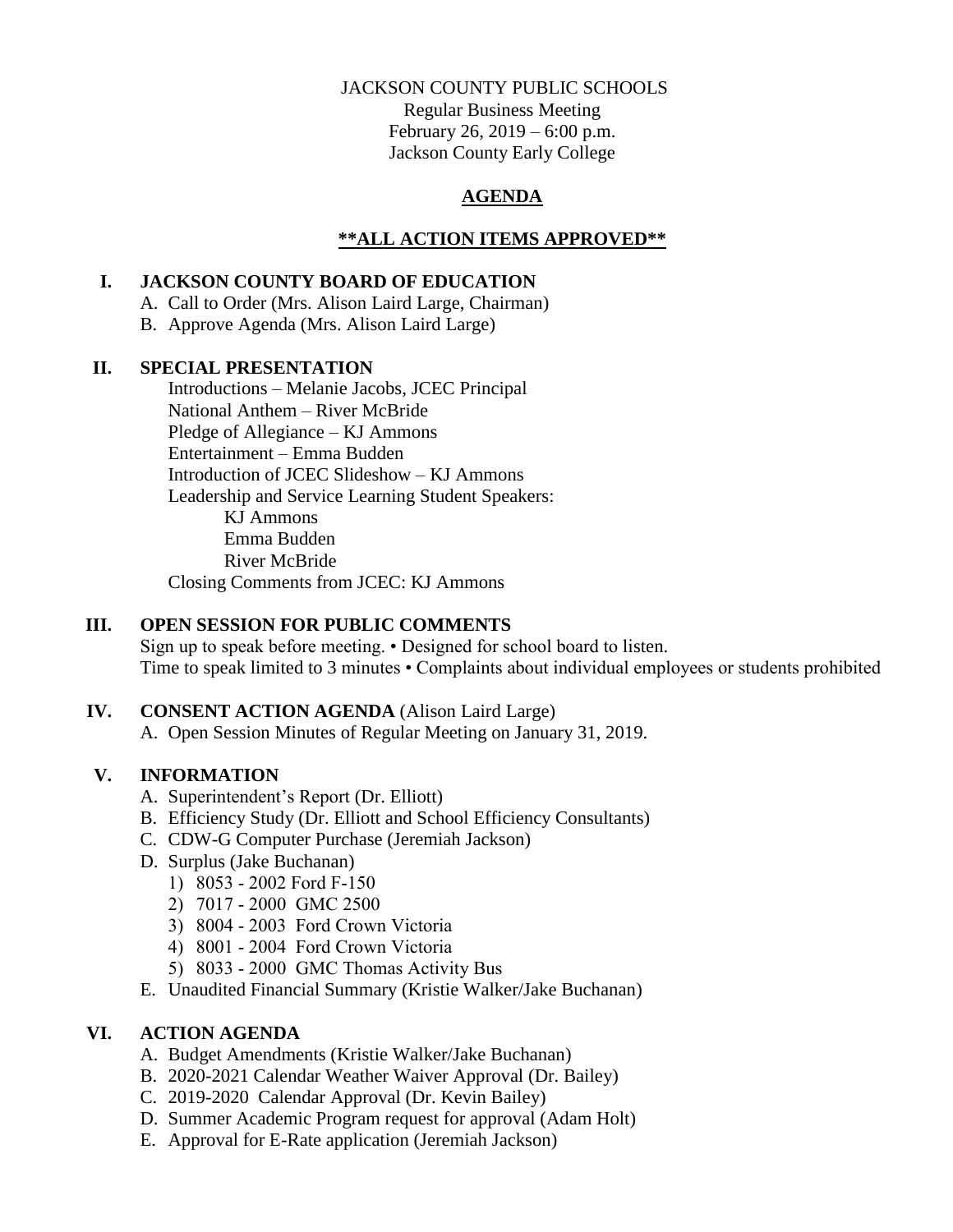- F. Resolution for Sustainability for Walk to School Programs in Jackson County (Jake Buchanan)
- G. Audit Services Contract Approval Anderson, Smith & Wike, PLLC (Jake Buchanan/Kristie Walker)
- H. Resolution Supporting Local Control of School Calendars (Dr. Elliott)
- I. Field Trips: (Dr. Elliott)
	- 1. Blue Ridge Early College, Grade 12 Historic Banning Mills, Whitesburg, GA, 05-02- 19 to 05-05-19, TT 5477.
	- 2. Blue Ridge School, Grade 5 Bad Creek Hydro, Salem, SC, 04-24-19, TT 5531
	- 3. Blue Ridge School, Grade 5 Walhalla Fish Hatchery, Walhalla, SC, 03-22-19, TT 5530
	- 4. Fairview Elementary School, Grade 5 Dollywood, Sevierville, TN, 05-10-19, TT 5476.
	- 5. Fairview Elementary School, Grade 5 Knoxville Zoo, Knoxville, TN, 03-22-19, TT 5420.
	- 6. Fairview Elementary School, Grade 8 Wright Brothers Memorial, Kill Devil Hills, NC, 04-30-19 to 05-03-19, TT 5491.
	- 7. Smoky Mountain High School, Grades 9-12 Atlanta Dragway, Atlanta, GA, 05-03-19, TT 5468.
- J. Policy Updates: (Dr. Elliott)
	- Rescind:
		- 1. Licensure (7130-R)
- **VII. CLOSED SESSION – Pursuant to G.S. 143.318.11 for the following purposes: under subsection; (a) (1) to prevent the disclosure of privileged or confidential personnel information pursuant to G.S. 115C-319-321 and (a) (3) to discuss matters protected by the attorney-client privilege.**

### **VIII. PERSONNEL ACTION AGENDA**

#### **Employee Recommendations:**

- 1. Buchanan, Amy Custodian/Bus Driver, Fairview Elementary School
- 2. Button, Lindsay Student Driver, School of Alternatives
- 3. Capps, Zebulun Activity Bus Driver, Smoky Mountain High School
- 4. Coleman, Lilly AM Bus Monitor, School of Alternatives
- 5. Greenwood, Jane Custodian and Bus Driver, Fairview Elementary School
- 6. Henderson, Noah Substitute Bus Driver, Smoky Mountain High School
- 7. Laney, Darryl School Nutrition Assistant, Cullowhee Valley Elementary School
- 8. Moore, Misty Substitute Bus Monitor, School of Alternatives
- 9. Parsons, Stephen Activity Bus Driver, Smoky Mountain High School
- 10. Peterson, Sophia Part Time Tutor, School of Alternatives
- 11. Ward, Beverly PM Bus Monitor, School of Alternatives

#### **Employee Resignations:**

- 1. Gaddis, Leigh Bus Monitor, School of Alternatives
- 2. Gentry, Cynthia Bus Driver/Office Support, Jackson County Early College and Smoky Mountain High School
- 3. Madison, Jordan Teacher, Blue Ridge School
- 4. Pendry, Heather School Nutrition Assistant, Fairview Elementary School
- 5. Rigdon, Danny Bus Driver, Smoky Mountain High School
- 6. Ward, Beverly Bus Monitor, School of Alternatives
- 7. Williamson, Chuck EC Teacher Assistant, Smoky Mountain High School